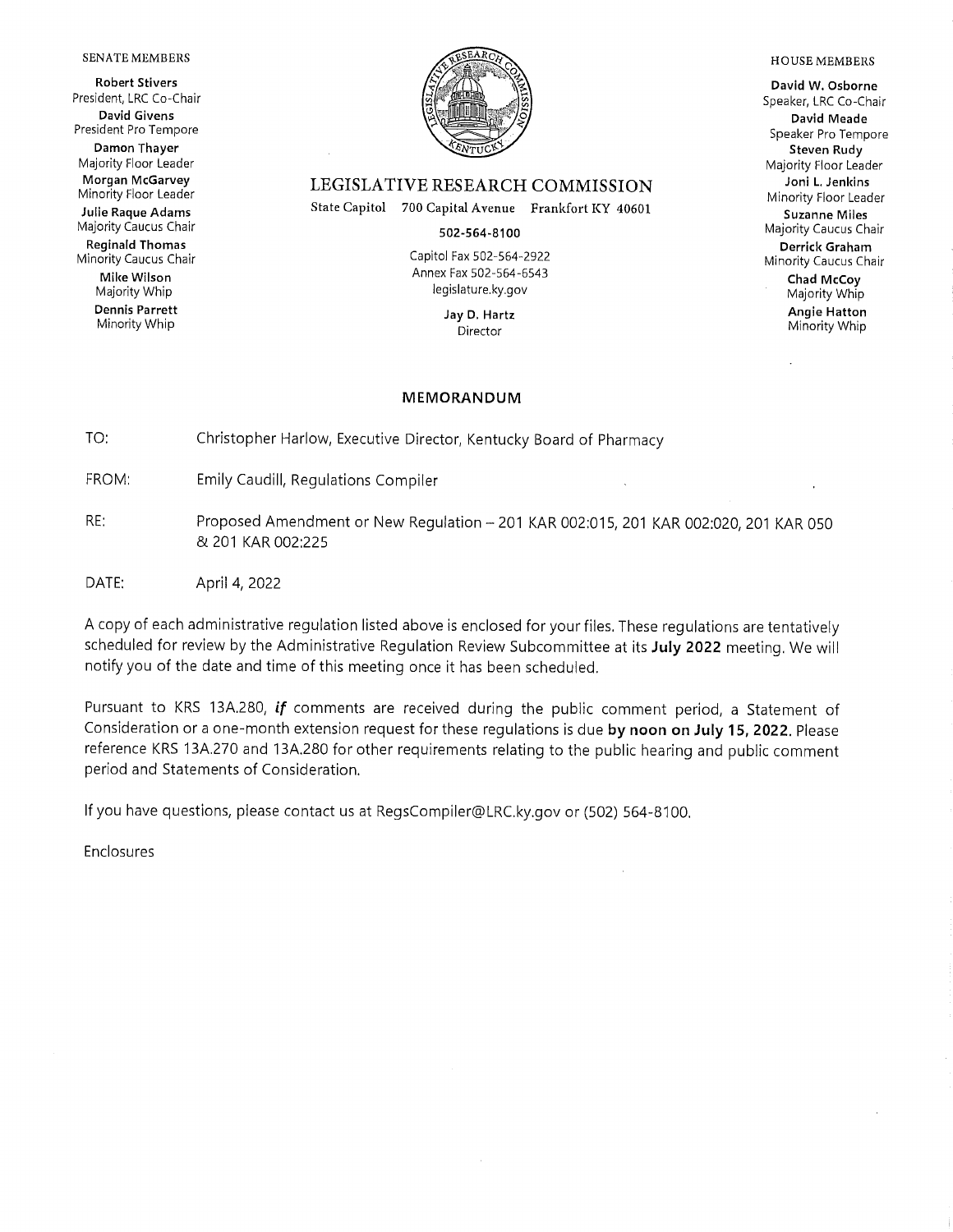| FILE WITH LRC<br>TIME:                  |  |
|-----------------------------------------|--|
| $APR - 52022$                           |  |
| Emily B Caudill<br>REGULATIONS COMPILER |  |

- $\mathbf{1}$ GENERAL GOVERNMENT CABINET
- $\overline{2}$ Kentucky Board of Pharmacy
- 3 (Amendment)
- $\overline{4}$ 201 KAR 2:015. Continuing education.
- 5 RELATES TO: KRS 315.065, 315.120

6 STATUTORY AUTHORITY: KRS 315.065, 315.110(1), 315.191(1)

 $\overline{7}$ NECESSITY, FUNCTION, AND CONFORMITY: KRS 315.065(2) and (3) requires the Board

8 of Pharmacy to establish continuing education requirements for pharmacists. This administrative

9 regulation establishes requirements for the continuing pharmacy education of registered

10 pharmacists and requires all registered pharmacists holding a license issued by the board to

11 participate in continuing pharmacy education as a means of renewal of their licenses.

12 Section 1. Definitions. (1) "Continuing education unit" or "CEU" is defined by KRS 315.010(7).

- 13 (2) "Sponsor" means a person, school, association, company, corporation, or group who wishes to
- 14 develop a continuing education program.
- Section 2. (1) Continuing education hours for credit shall be relevant to the practice of pharmacy 15
- 16 and free of commercial bias.
- 17 (2) Continuing education hours shall be approved if approved by:
- 18 (a) The Accreditation Council for Pharmacy Education (ACPE); or
- 19 (b) The board.
- Section 3. (1) Continuing education sponsors shall submit an Application for Provider CE 20 21 Approval to the board: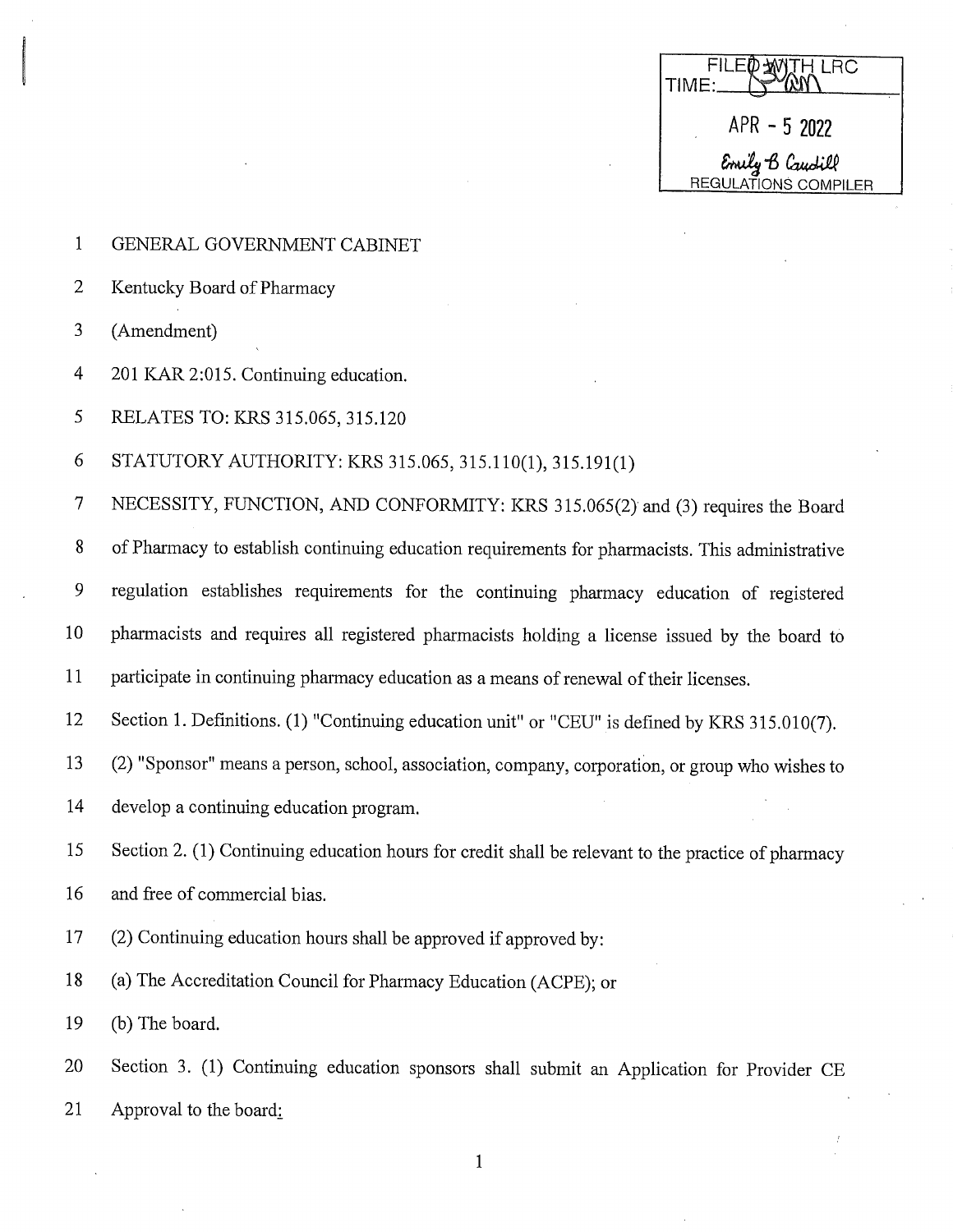1 (a) At least sixty (60) days prior to the presentation date, if pre-approval is sought; or

2 (b) Between sixty (60) days prior and thirty (30) days after the presentation date, if pre-approval 3 is not sought.

4 (2) Program changes shall be submitted to and approved by the board, or the approval of the 5 program shall be void.

6 (3) Continuing education credit shall be given only once for each program per participant.

7 (4) Sponsors shall retain a file of each participant's program completion for three (3) years.

8 (5) Board approval of each program shall expire three (3) years after the date of approval.

9 Section 4. (1) Pharmacists requesting approval of individually obtained continuing pharmacy

10 education shall submit an Application for Pharmacist CE Approval to the board within thirty (30)

11 days of completion of the educational presentation.

12 (2) The board shall notify the requesting pharmacist whether the application request has been 13 approved or denied.

14 (3) Continuing education that has not been approved by ACPE or the board shall not be used to

15 meet continuing education requirements for renewal or issuance of a license.

16 Section 5. (1) A pharmacist shall:

17 (a) Complete a minimum of one and five-tenths (1.5) CEU (fifteen (15) contact hours) annually

18 between January 1 and December 31; and

19 (b) For licensing years 2023 through 2028, one contact hour of the fifteen (15) contact hours shall

- 20 be on the opioid epidemic or opioid use disorder.
- 21 (c) Not transfer or apply excess hours or units for future years.

22 (2) A pharmacist may be granted a deferral on a year-to-year basis at the discretion of the board

23 for illness, incapacity, or other extenuating circumstances.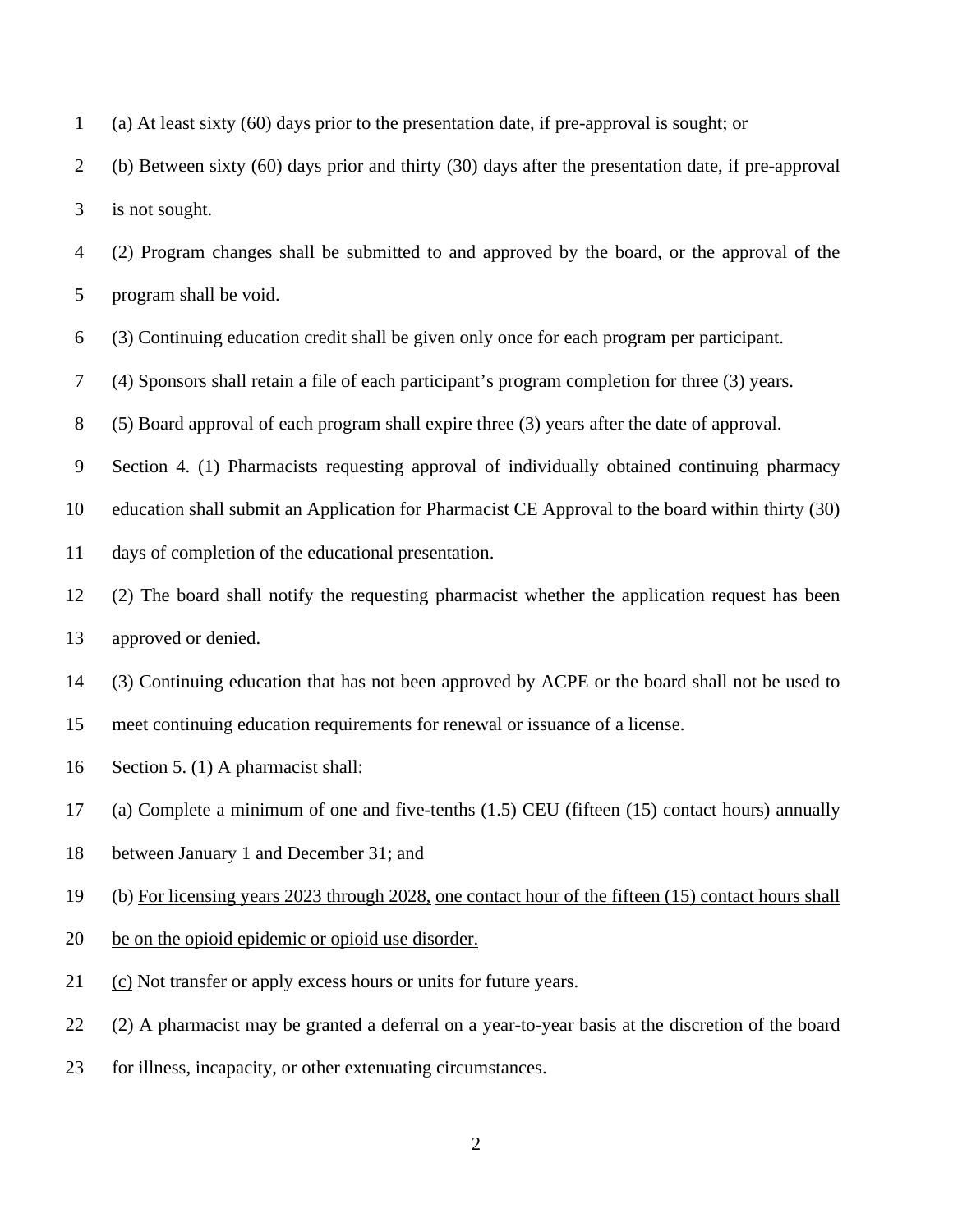- 1 (3) A pharmacist first licensed by the board within twelve (12) months immediately preceding the
- 2 annual renewal date shall be exempt from the continuing pharmacy education provisions for that

3 year.

- 4 (4) Pharmacists shall:
- 5 (a) Keep valid records, receipts, and certifications of continuing pharmacy education programs
- 6 completed for three (3) years; and
- 7 (b) Submit that documentation to the board on request.

8 (5) Submission of a fraudulent statement or certificate concerning continuing pharmacy education

- 9 shall subject the pharmacist to discipline as provided in KRS 315.121.
- 10 Section 6. All pharmacists shall keep the board informed of their correct addresses.
- 11 Section 7. CEU may be transferred from another state to Kentucky if the transfer state recognizes
- 12 Kentucky CEU.
- 13 Section 8. A licensee who failed to timely renew his or her license shall:
- 14 (1) Comply with the applicable provisions of KRS 315.120(2) or (3); and
- 15 (2) Complete fifteen (15) hours of continuing education for each year the applicant failed to renew
- 16 his or her license, up to a maximum of seventy-five (75) hours.
- 17 Section 9. Incorporation by Reference. (1) The "Application for Provider CE Approval", June
- 18 2018, is incorporated by reference.
- 19 (2) The "Application for Pharmacist CE Approval", June 2018, is incorporated by reference.
- 20 (3) This material may be inspected, copied, or obtained, subject to applicable copyright law, at the
- 21 Kentucky Board of Pharmacy, 125 Holmes Street, Suite 300, Frankfort, Kentucky 40601, Monday
- 22 through Friday, 8 a.m. to 4:30 p.m.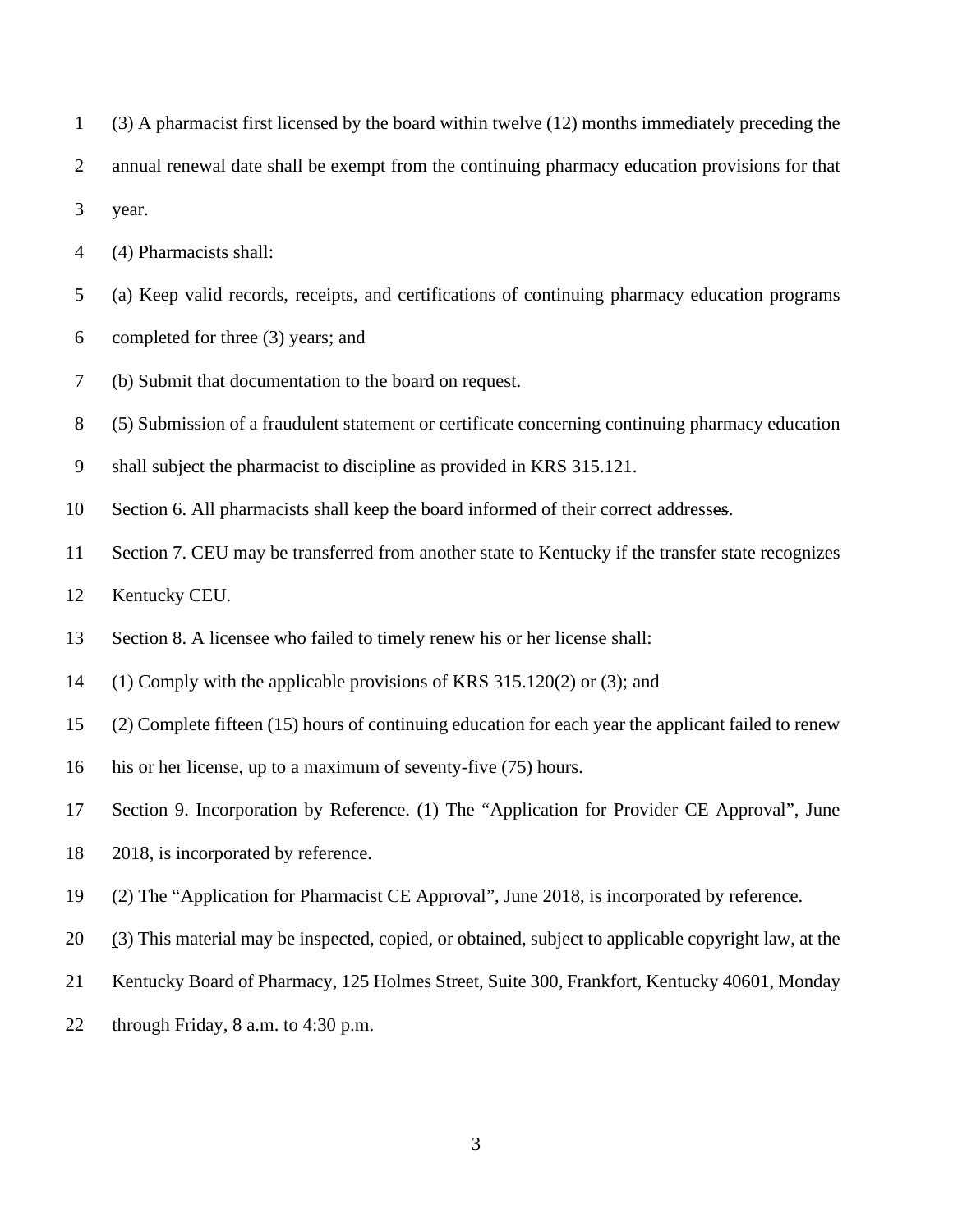Christopher Harlow, Pharm.D. Date Executive Director Kentucky Board of Pharmacy

\_\_\_\_\_\_\_\_\_\_\_\_\_\_\_\_\_\_\_\_\_\_\_\_\_\_\_\_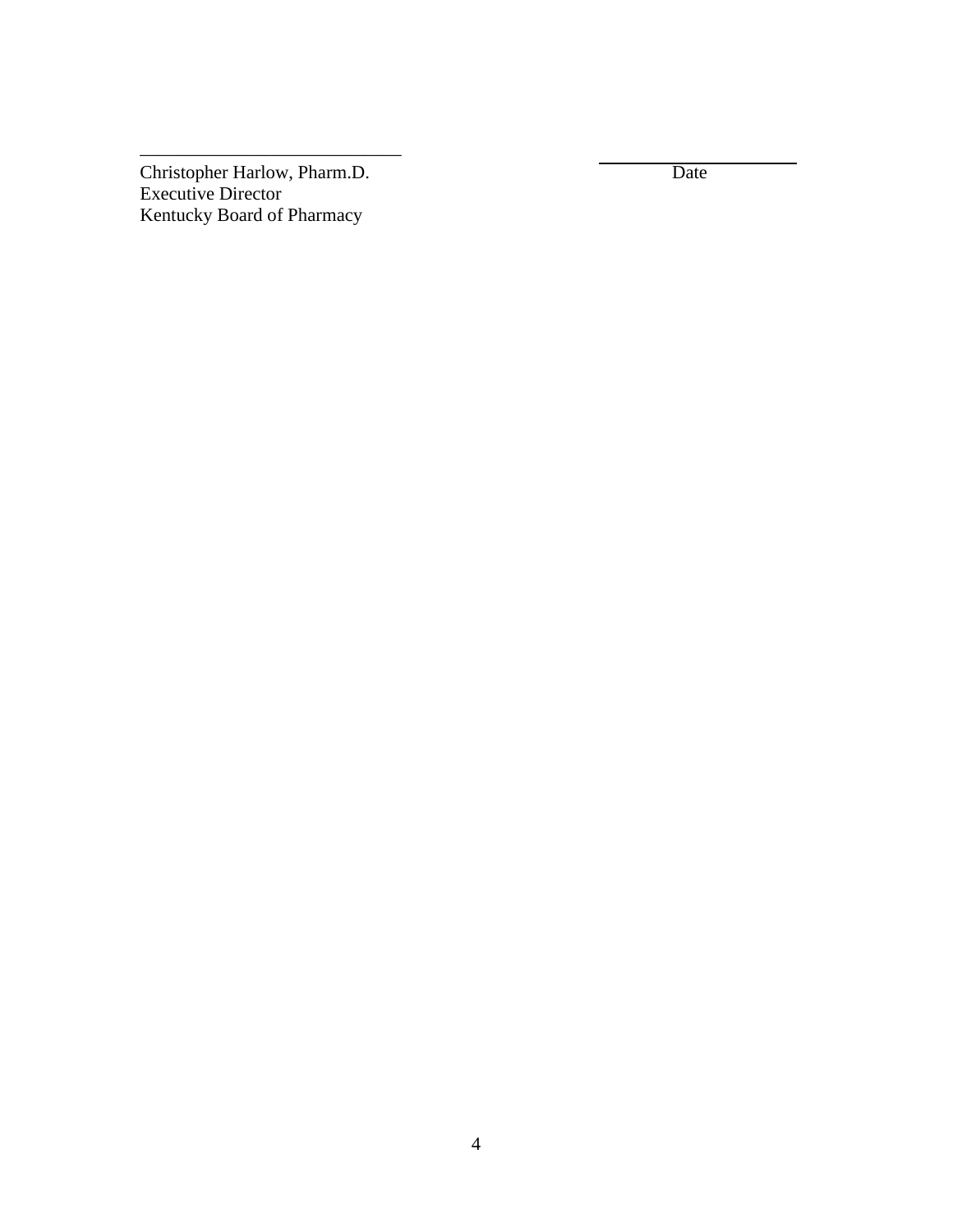PUBLIC HEARING AND PUBLIC COMMENT PERIOD: A public hearing on this administrative regulation shall be held on June 22,2022 at 9 a.m. at the Board's office, State Office Building Annex, Suite 300, 125 Holmes Street, Frankfort, Kentucky 40601 and via zoom teleconference. Individuals interested in attending this hearing shall notify this agency in writing five workdays prior to this hearing of their intent to attend. If no notification of intent to attend the hearing is received by that date, the hearing may be cancelled.

This hearing is open to the public. Any person will be given an opportunity to comment on the proposed administrative regulation. A transcript of the public hearing will not be made unless a written request for a transcript is made.

If you do not wish to attend the public hearing, you may submit written comments on the proposed administrative regulation. Written comments shall be accepted through June 30, 2022.

Send written notification of intent to attend the public hearing or written comments on the proposed administrative regulation to: Christopher Harlow, Executive Director, Kentucky Board of Pharmacy, State Office Building Annex, Suite 300, 125 Holmes Street, Frankfort, Kentucky 40601; Telephone No. (502) 564-7910; Facsimile No. (502) 696-3806; email: [christopher.harlow@ky.gov](mailto:christopher.harlow@ky.gov)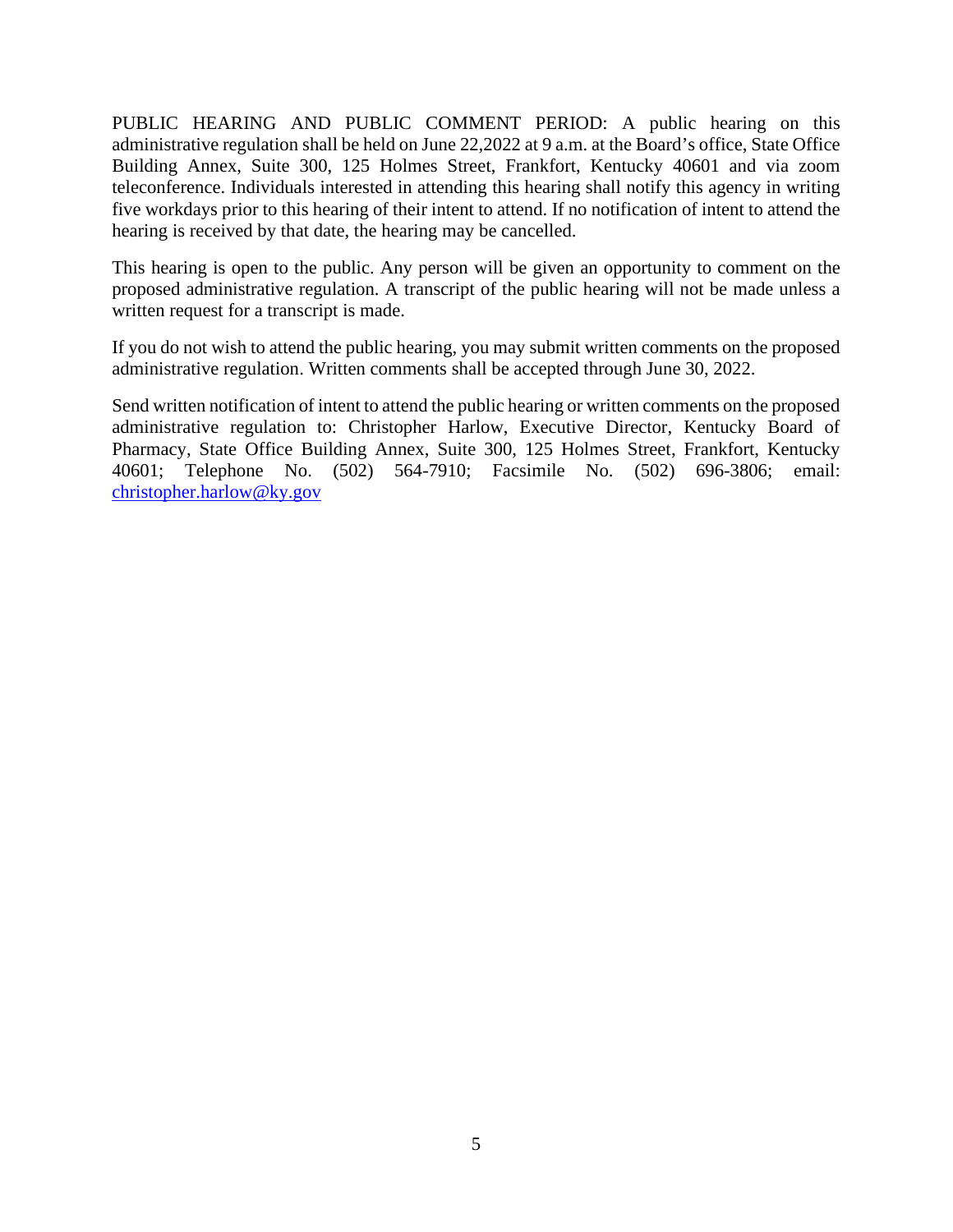### REGULATORY IMPACT ANALYSIS AND TIERING STATEMENT

201 KAR 2:015. Continuing education. Contact person: Christopher Harlow Contact Phone No.: 502-564-7910 Contact email: [christopher.harlow@ky.gov](mailto:christopher.harlow@ky.gov)

- (1) Provide a brief summary of:
- (a) What this administrative regulation does: This administrative regulation establishes continuing education requirements.
- (b) The necessity of this administrative regulation: KRS 315.065(2) and (3) requires the board to promulgate a regulation that includes guidelines and criteria for reviewing and approving acceptable continuing education programs.
- (c) How this administrative regulation conforms to the content of the authorizing statues: This regulation establishes guidelines and criteria for reviewing and approving acceptable continuing education programs as required by KRS 315.065(2) and (3).
- (d) How this administrative regulation currently assists or will assist in the effective administration of the statutes: Pharmacists will understand continuing education requirements necessary for renewal of licenses.
	- (2) If this is an amendment to an existing administrative regulation, provide a brief summary of:
- (a) How the amendment will change this existing administrative regulation: The amendment specifies that one hour of each licensing period's continuing education must be on the opioid epidemic or opioid use disorder.
- (b) The necessity of the amendment to this administrative regulation: Due to the increasing rates of opioid use disorder, pharmacists need to have this knowledge to adequately counsel patients and understand treatments.
- (c) How the amendment conforms to the content of the authorizing statutes: KRS 315.065(2) and (3) requires the board to promulgate a regulation that includes guidelines and criteria for reviewing and approving acceptable continuing education programs; the amendments does create a new one hour guideline.
- (d) How the amendment will assist in the effective administration of the statutes: The amendments will help pharmacists to better understand the opioid epidemic and will prepare them to adequately counsel patients and understand possible treatment options.

(3) List the type and number of individuals, businesses, organizations, or state and local governments affected by this administrative regulation: Only pharmacists will be impacted by this regulation.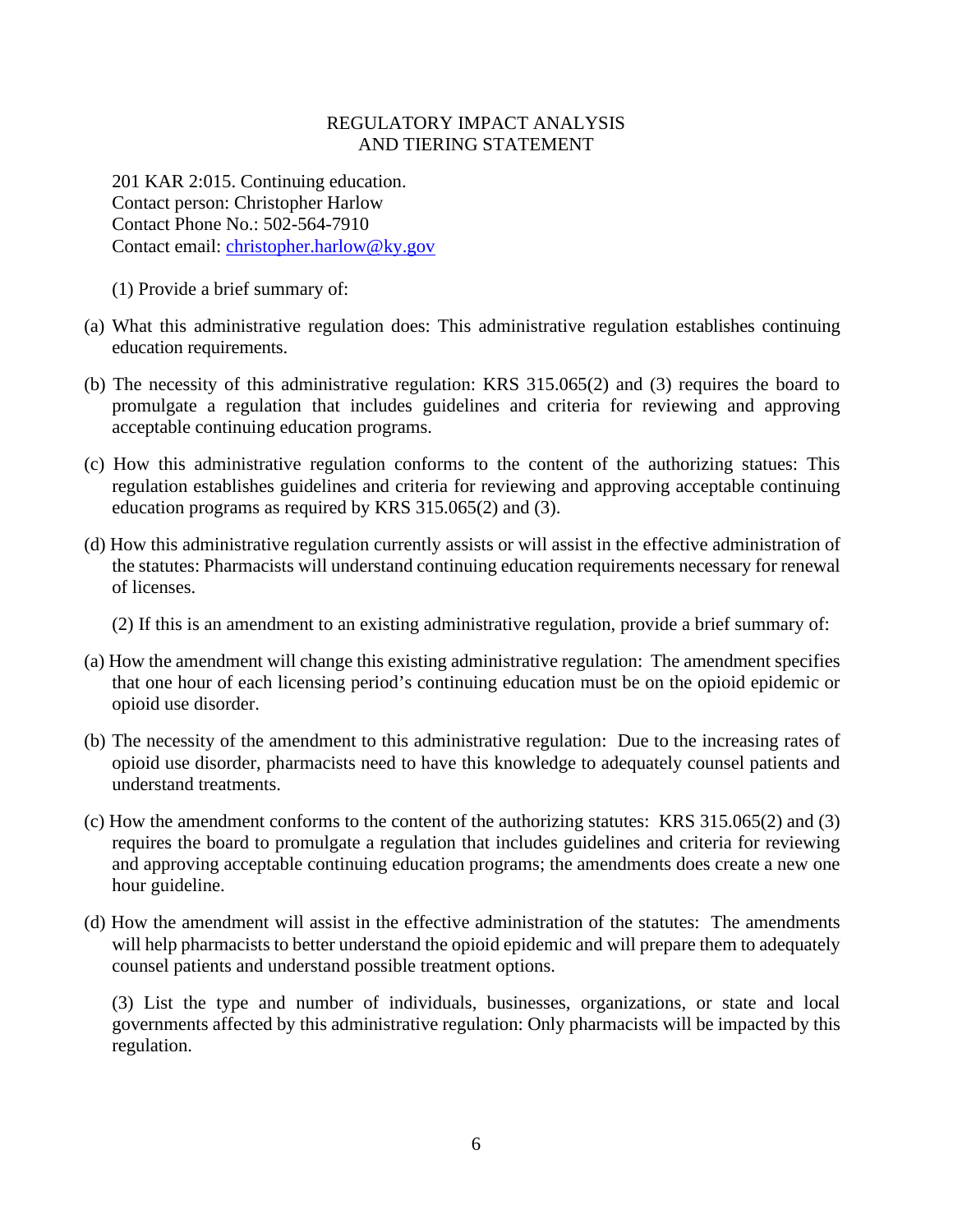(4) Provide an analysis of how the entities identified in question (3) will be impacted by either the implementation of this administrative regulation, if new, or by the change, if it is an amendment, including:

- (a) List the actions that each of the regulated entities identified in question (3) will have to take to comply with this administrative regulation or amendment: Pharmacists will need to ensure that one hour of each yearly continuing education licensing requirements be on the topic of the opioid epidemic or opioid use disorder.
- (b) In complying with this administrative regulation or amendment, how much will it cost each of the entities identified in question (3): There are no expected costs for the identities identified in question (3).
- (c) As a result of compliance, what benefits will accrue to the entities identified in question (3): Pharmacists will receive continuing education credit required for renewal.

(5) Provide an estimate of how much it will cost to implement this administrative regulation:

(a) Initially: No costs will be incurred.

(b) On a continuing basis: No costs will be incurred.

(6) What is the source of the funding to be used for the implementation and enforcement of this administrative regulation: Board revenues from pre-existing fees provide the funding to enforce the regulation.

(7) Provide an assessment of whether an increase in fees or funding will be necessary to implement this administrative regulation, if new, or by the change if it is an amendment: No increase in fees or funding will be required because of this new regulation.

(8) State whether or not this administrative regulation establishes any fees or directly or indirectly increases any fees: This administrative regulation does not establish fees or directly or indirectly increase any fees.

(9) TIERING: Is tiering applied? (Explain why tiering was or was not used) Tiering is not applied because the regulation is applicable to all pharmacists.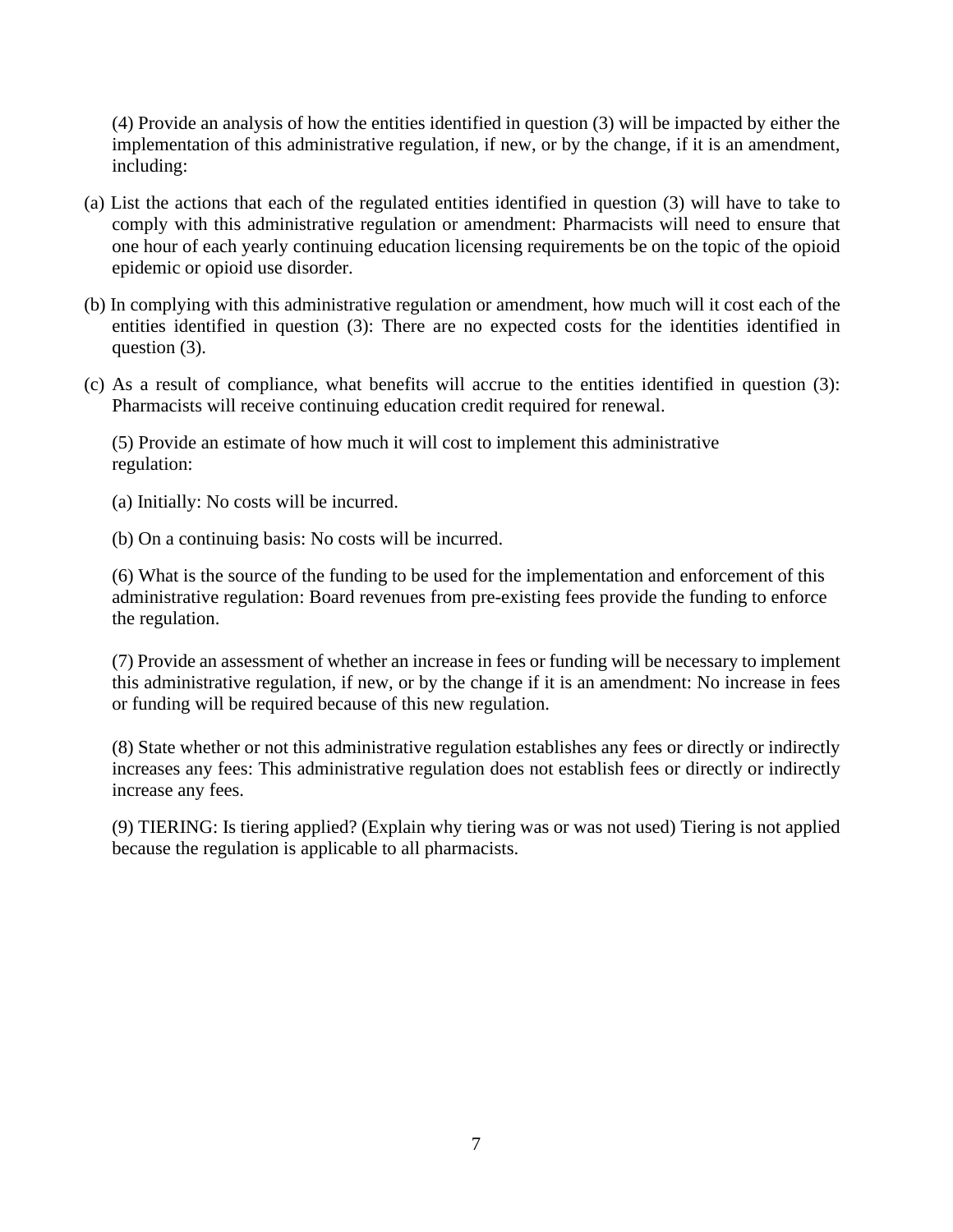### FISCAL NOTE ON STATE OR LOCAL GOVERNMENT

Regulation No. 201 KAR 2:015. Continuing education Contact Person: Christopher Harlow Contact Phone No.: 502-564-7910 Contact email: Christopher.harlow@ky.gov

1. What units, parts or divisions of state or local government (including cities, counties, fire departments, or school districts) will be impacted by this administrative regulation? The Kentucky Board of Pharmacy will be impacted by this administrative regulation.

2. Identify each state or federal statute or federal regulation that requires or authorizes the action taken by the administrative regulation. KRS 315.065(3) requires the board to establish continuing education requirements.

3. Estimate the effect of this administrative regulation on the expenditures and revenues of a state or local government agency (including cities, counties, fire departments, or school districts) for the first full year the administrative regulation is to be in effect.

(a) How much revenue will this administrative regulation generate for the state or local government (including cities, counties, fire departments, or school districts) for the first year? This administrative regulation will not generate revenue for the board in the first year.

(b) How much revenue will this administrative regulation generate for the state or local government (including cities, counties, fire departments, or school districts) for subsequent years? This administrative regulation will not generate revenue for the board in subsequent years.

(c) How much will it cost to administer this program for the first year? No costs are required to administer this program for the first year.

(d) How much will it cost to administer this program for subsequent years? No costs are required to administer this program for subsequent years.

Note: If specific dollar estimates cannot be determined, provide a brief narrative to explain the fiscal impact of the administrative regulation. N/A

Revenues  $(+/-)$ : 0

Expenditures  $(+/-): 0$ 

Other Explanation: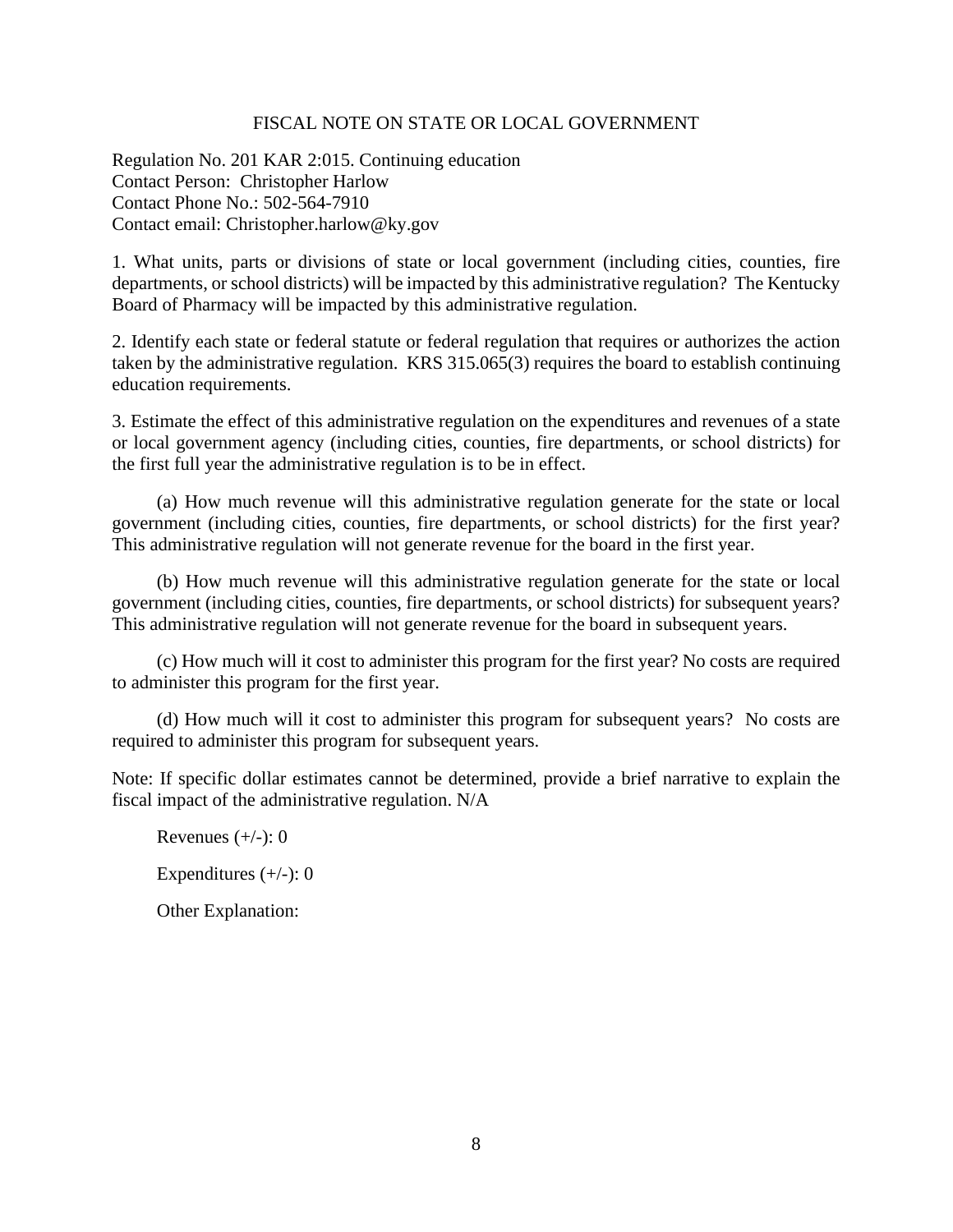# Summary of Material Incorporated by Reference 201 KAR 2:015

"APPLICATION FOR PROVIDER CE APPROVAL," dated June 2018, is a 1-page document that contains the information required for the Board to consider approving continuing education submitted by a sponsor.

"APPLICATION FOR PHARMACIST CE APPROVAL," dated June 2018, is a 1-page document that contains the information required for the Board to consider approving continuing education submitted by a pharmacist.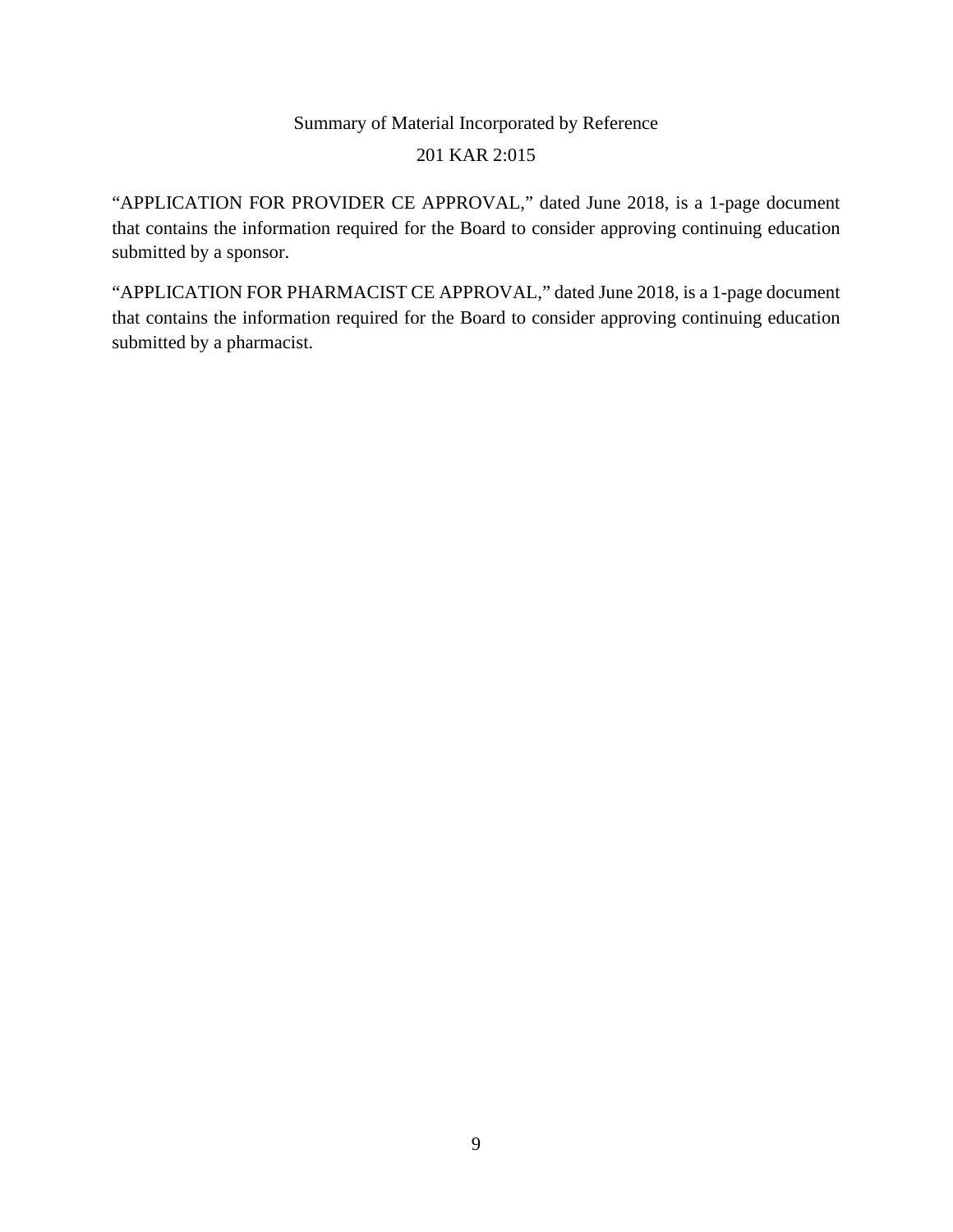

□ Approved □ Denied

State Office Building Annex 125 Holmes Street, Ste 300 Frankfort, KY 40601 Phone 502-564-7910 Fax 502-696-3806 pharmacy.board@ky.gov

## **APPLICATION FOR PROVIDER CE APPROVAL**

**For providers seeking pre-authorization, the application form must be received at least 60 days preceding the presentation. Application form must be submitted within 60 days preceding through 30 days following presentation for approval. Form and supplemental documentation may be mailed, emailed or faxed. Illegible or incomplete submissions will be returned. The board reserves the right to deny approval of any request. The request must be free of commercial bias.** 

Application Date Submitted Presentation Date[s]

## **Name of Provider/Sponsor/Organization/Institution**

| Address |
|---------|
|         |

l

l

l

Phone Number

Email address of Provider/Sponsor

### **Presenters/CE Coordinators name**

Presenter's Address

Presenter's Phone Number

Presenter's Email address

Please enclose copy of the Presenter's resume/credentials/title.

### **Name of Continuing Education**

Number of credit hours being requested

List of CE Goals and Objectives (use additional paper if necessary)

**Please include a copy of the power point or a complete handout of the desired program.** Revised June 2018